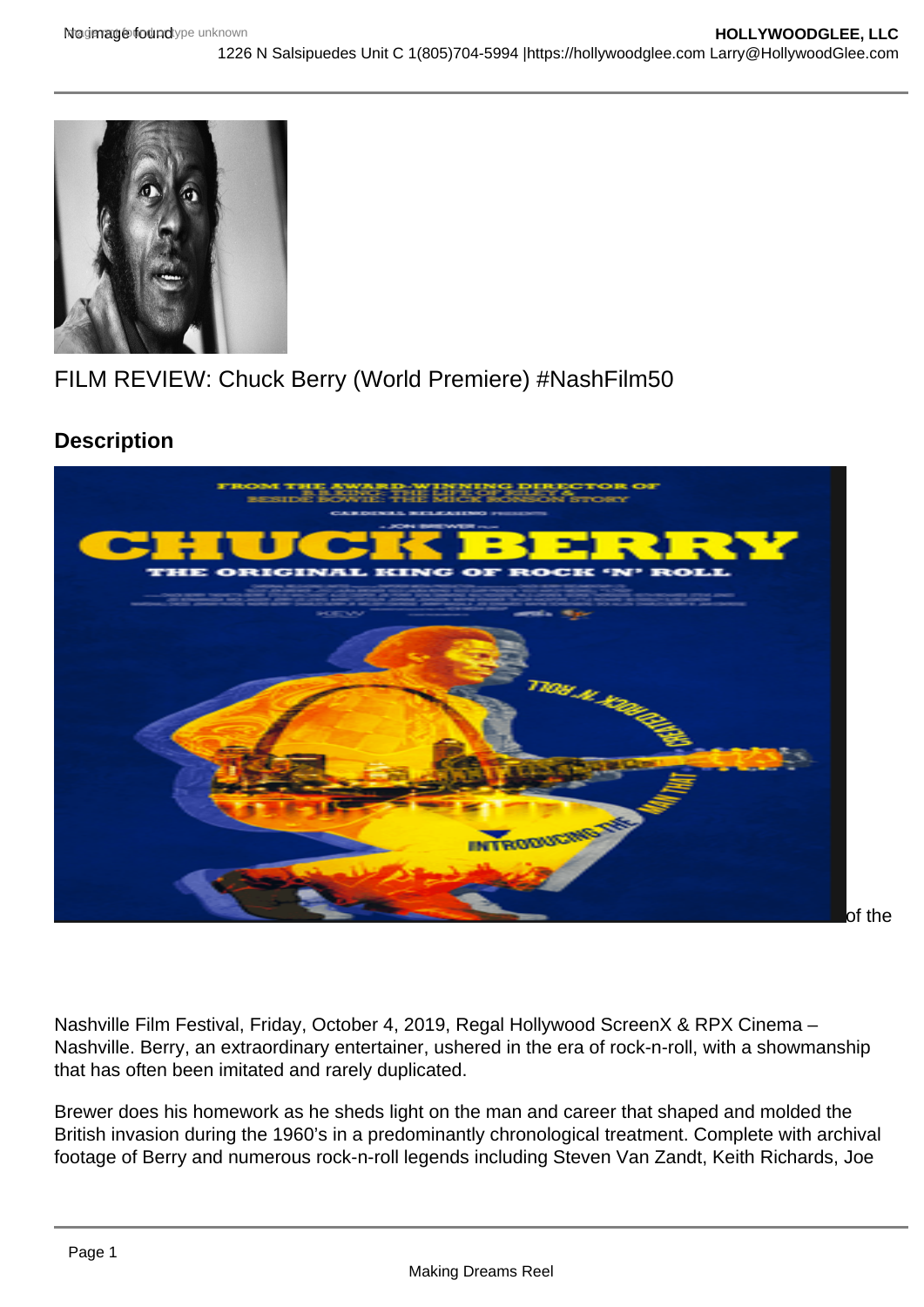Perry, Joe Bonamassa, George Thoroughgood, Gene Simmons, Alice Cooper and additional archival footage of Jerry Lee Lewis draw a picture of a era- defining career.

Chuck Berry opens in a highly stylized, animated treatment as the audience is introduced to the the film's subject. Berry a St. Louis, Missouri, native had an energy that seemed to lack the necessary resources to meet his personal needs. Consequently, periods of incarceration defined Berry's young adult life.

As often is the case, legends of Berry's stature myths become truth. Not so with Chuck Berry, as those who inhabited Berry's orbit tell the story beginning with Berry's wife, Themetta, and continued with his son, Charles Berry, Jr., and daughter, Ingrid Berry. Brewer aids the telling of the story with a voice-over-



Realizing, Cole's unique talent, Berry began experimenting with a more percussive style in his guitar playing. According to Nile Rodgers this is where the music of Chuck Berry made the crossover from blues to rock-n-roll. Chicago-based Chess records got wind of Berry's talent and star potential and began promoting Berry's music. "Maybelline" "authored" by the payola king, Allen Fried, hit the airwaves and became Chess Records first major hit.

Berry's lyrical music was often referred to as poetic, telling a full story in three minutes. Many still refer to Berry as the Poet Laureate of Rock-n-roll. And, if that's not enough of a cultural impact, consider the number of baby boomers, black and white teens, hearing the music and dancing together!

Seemingly, Berry realized his talent and its monetary worth demanding cash upfront before his performances. Berry began investing in real estate and by the late 1960's created Berry Park with a